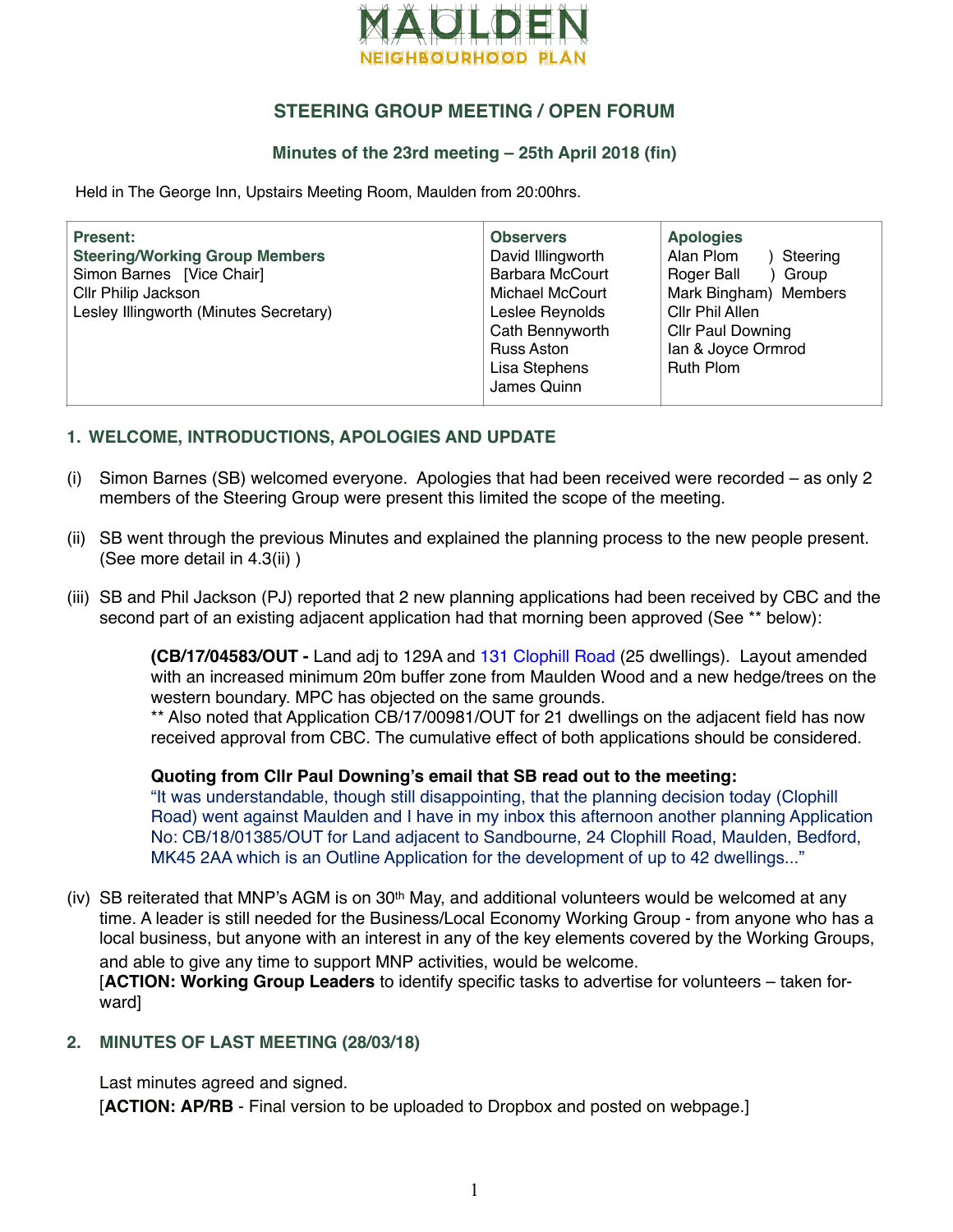#### **3. MATTERS ARISING**

(i) In the absence of Alan Plom and Roger Ball (the only Steering Group members present at last meeting), there were no new matters discussed.

## **4. VILLAGE UPDATE**

## **4.1 Green Infrastructure Survey (GIS)**

This is being progressed by Sue Raven/Greensand Trust. No specific update available.

### **2. Report from Maulden Parish Council Meeting**

- (i) **Traffic calming** This was touched on by the new people present who asked what was planned regarding the speeding through the village. The purchase of handheld speeding guns was mentioned and the activity of Speed Watch. Speed Watch reports directly to Beds Police. There is as yet no method of recording/reporting the peak times of speeding which would be helpful in deciding how best to remedy this problem of speeding. New Speed Indicator signs are also proposed, which can record speeds 24/7, to inform the Police.
- (ii) **Village Litter Pick**  PJ reported that 10 volunteers turned up on Sunday 4 April, in support of the 'Great British Spring Clean' coordinated by Cllr Yvonne Cole**.**
- (iii)**School capacity**  The question of the future for Maulden school was discussed. Whether it might become 2 or 3 tiered – but it was pointed out there are no plans at present for that to happen. This might change in the Autumn following further meetings involving the school head and PC. Schools are now independant from CBC. The question was raised regarding whether Maulden Lower School becomes part of an Academy and it was pointed out that if the school is over its capacity, solutions could include enlarging the school or relocating children to other schools in the area.

### **4.3 Latest planning applications**

(i) Cllr Allen was unable to attend, but below is the written summary which he supplied last month. This is still current, although item 1 has now progressed to approval:

1.**CB/17/04583/OUT -** Land adj to 129A and [131 Clophill Road](https://maps.google.com/?q=131+Clophill+Road+,%250D%250AMaulden,++Bedford+.%250D%250AMK45+2AE&entry=gmail&source=g) (25 dwellings). Layout amended with an increased minimum 20m buffer zone from Maulden Wood and a new hedge/ trees on the western boundary. MPC has objected on the same grounds. Also noted that Application CB/17/00981/OUT for 21 dwellings on the adjacent field has now received approval from CBC. The cumulative effect of both applications should be considered. **(This has now received approval)**

2.**CB/18/00435/OUT and CB/17/00305 -** Old Farm, Clophill Road (up to 49 dwellings, including affordable housing). No news on date of appeal lodged on 29/10/2017 for CB/17/00305 but a revised application received for CB/18/00435/OUT attempts to overcome the reason for refusal. One "housing cluster" has been moved to create a wider gap to 'open up the view'. Financial contribution identified too, but MPC has again objected as these changes do not overcome previous objections.

3.**CB/17/03546/OUT** – Land at Clophill Road, nr Burgoines (50 dwellings). No appeal against refusal yet received but the (Manchester-based) developer's offer to meet to discuss new proposals was declined by MPC, Clophill PC and CBC as they felt this will not resolve their objection, based on a matter of principle in regard to development on this site. An appeal therefore expected soon.

4.**CB/17/03937/OUT –** Land South of Limbersey Lane (14 Dwellings). No further news on this application following MPC's objection last October. No decision likely until May/June.

(ii) For the benefit of the new people at the meeting it was explained that the emerging Local Plan for Central Bedfordshire has been submitted and should go live in 2019.

### **Quoting again from the email from Cllr Paul Downing, SB read out:**

*"Yesterday myself and (Cllr) Paul Duckett went to a briefing on the Local Plan in relation to 'what happens next' – the chronology. The expectation is that the Plan – if approved – will be live in 2019.*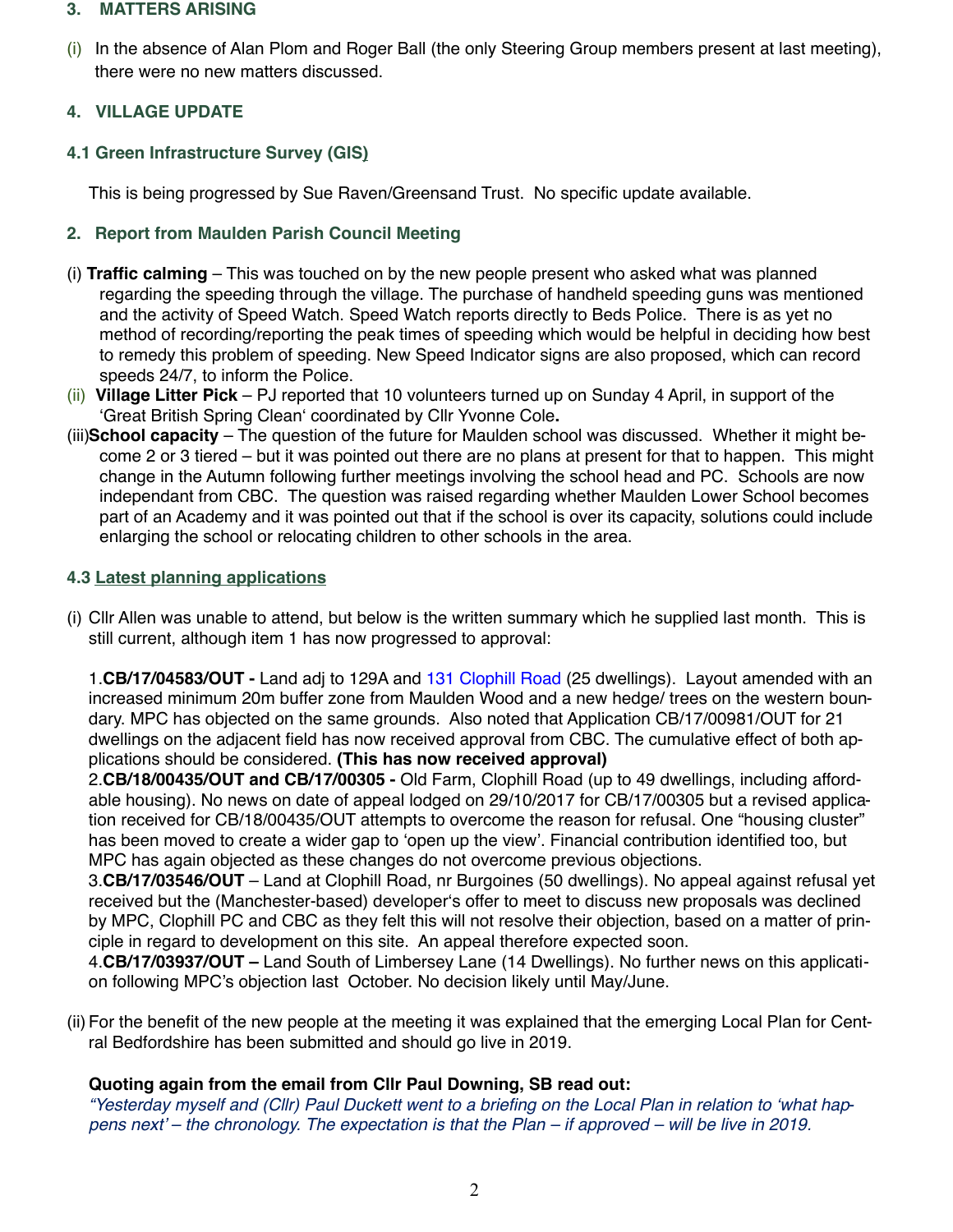*I asked the question, "so what of NHP's"...? And it was re-iterated by senior and experienced Councillors and CBC Officers alike that the NHP is a Statutory Development Plan that runs alongside any approved Local Plan.*

#### *The NHP can:*

*1.'offer up' area's for 'growth' (ie more development where the Parish wants it)*

*2. suggest/demand a design standard for any new buildings – ie in keeping with 'style' of the village*

- *3. protect open spaces..."*
- (iii) The Maulden Neighbourhood Plan will take another 3 years to be live. meaning neither of these plans are yet in place. This means the Maulden area is still open to developers coming up with plans for approval and it seems that it is more cost effective for CBC to approve these plans even though they are not ideal, rather than oppose them and incur subsequent legal costs at any subsequent appeal - which CBC cannot afford.

### **SB again quoted information from Paul Downing's email:**

*"The CBC Officers continue to wish to assist all Parishes involved in creation of their plans. The NHP is a Statutory Development Plan that runs alongside any approved Local Plan."*

## **5. WORKING GROUP UPDATES**

This item was deferred in the absence of Group Leaders other than Simon.

## **6. PROJECT PLAN & FUNDING**

- (i) The Government's funding scheme is extended for 4 years and we will have no problem getting it again. The downside is that there is a new website and submission procedure to contend with. **[ACTION: Sarah Michael]**
- (ii) MNP's Project Plan needs to be updated before we can submit another bid for funding. This needs to be discussed and agreed by the Steering Group/Working Group Leaders. This needs a new volunteer to take this on. [**ACTION: Working Group Leaders** to propose activities requiring funding in 2018-19 and timeline. Volunteer needed to revise Project Plan.]

| <b>Minute</b> | <b>Outstanding Actions from Previous (March meeting) Minutes</b>                                                                 |           |
|---------------|----------------------------------------------------------------------------------------------------------------------------------|-----------|
| 1(i)          | Communications Group to discuss use of Facebook (again) and liaise with PC.                                                      | <b>SB</b> |
| 1(iv)         | Identify specific tasks to advertise/involve volunteers.                                                                         | WGp Leads |
| 3(i)          | Exclusion from School meeting/formation of Stakeholder Group to be raised with<br>MPC Chair before next PC meeting (14 May).     | AP/RB     |
| 3(ii)         | Check if any progress on spur to Off-Road Access Link from Clophill, Flitton, etc.<br>to Flitwick + Report back to next meeting. | RB/PJ     |
| 3(iii)        | Check if Mike Lake presentation and audio recording posted on website.                                                           | <b>RB</b> |
| 3(iv)         | Access to MNP Dropbox and FaceBook Group to be discussed by Comms WGp                                                            | <b>SB</b> |
| 4.1           | Request GST report and suggestions for Questions for the MNP Survey                                                              | <b>RB</b> |
| 4.2(iii)      | Discuss impasse over liaison with MPC Chair, prior to next PC meeting (14 May)                                                   | AP/RB     |
| 6(iii)        | Identify activities requiring funding in 2018-19, produce timelines and revise<br>Plan.                                          | WGpLeads  |
| 6(iv)         | Produce Update article for Parish Magazine and post on the website.                                                              | AP/RB     |
| 6(v)          | Need to be involved/informed about School and PC Stakeholder Group.                                                              | RB/AP/PJ  |

### **7. WHAT NEXT? [SUMMARY OF URGENT ACTIONS]**